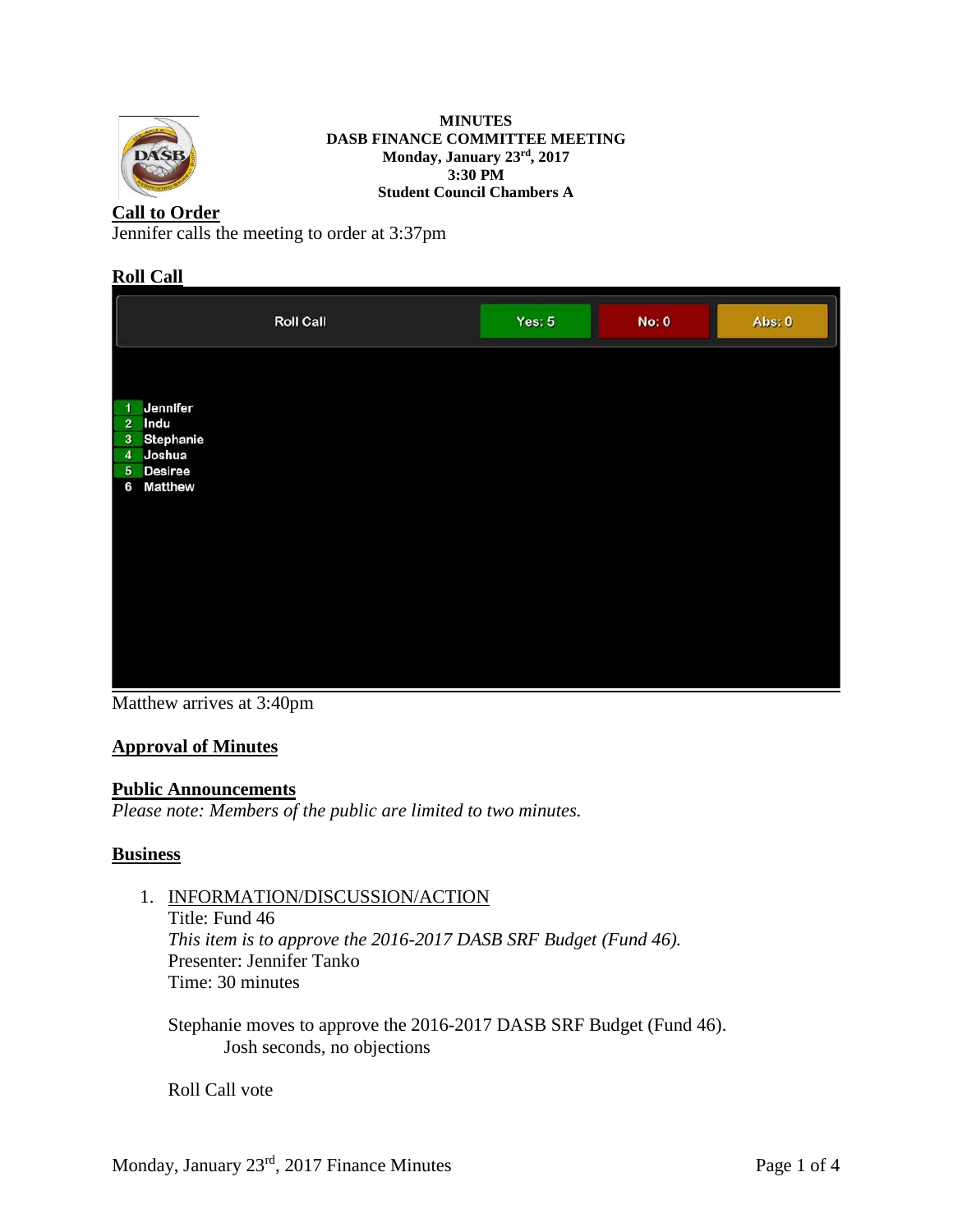|                                    | Approve the '16-'17 SRF Budget (Fund 46)                                      | Yes: 0 | <b>No: 0</b> | Abs: 0 |
|------------------------------------|-------------------------------------------------------------------------------|--------|--------------|--------|
| 1<br>$\overline{2}$<br>3<br>5<br>6 | Jennifer<br>Indu<br><b>Stephanie</b><br>4 Joshua<br><b>Desiree</b><br>Matthew |        |              |        |

# 2. INFORMATION/DISCUSSION/ACTION

Title: Winter Deliberation *This item is to approve the 2017-2018 DASB Budget (Fund 41) and 2017-2018 DASB SRF Budget (Fund 46).* Presenter: Jennifer Tanko Time: 30 minutes

Matthew moves to approve the 2017-2018 DASB Budget (Fund 41). Josh seconds, no objections

Roll Call vote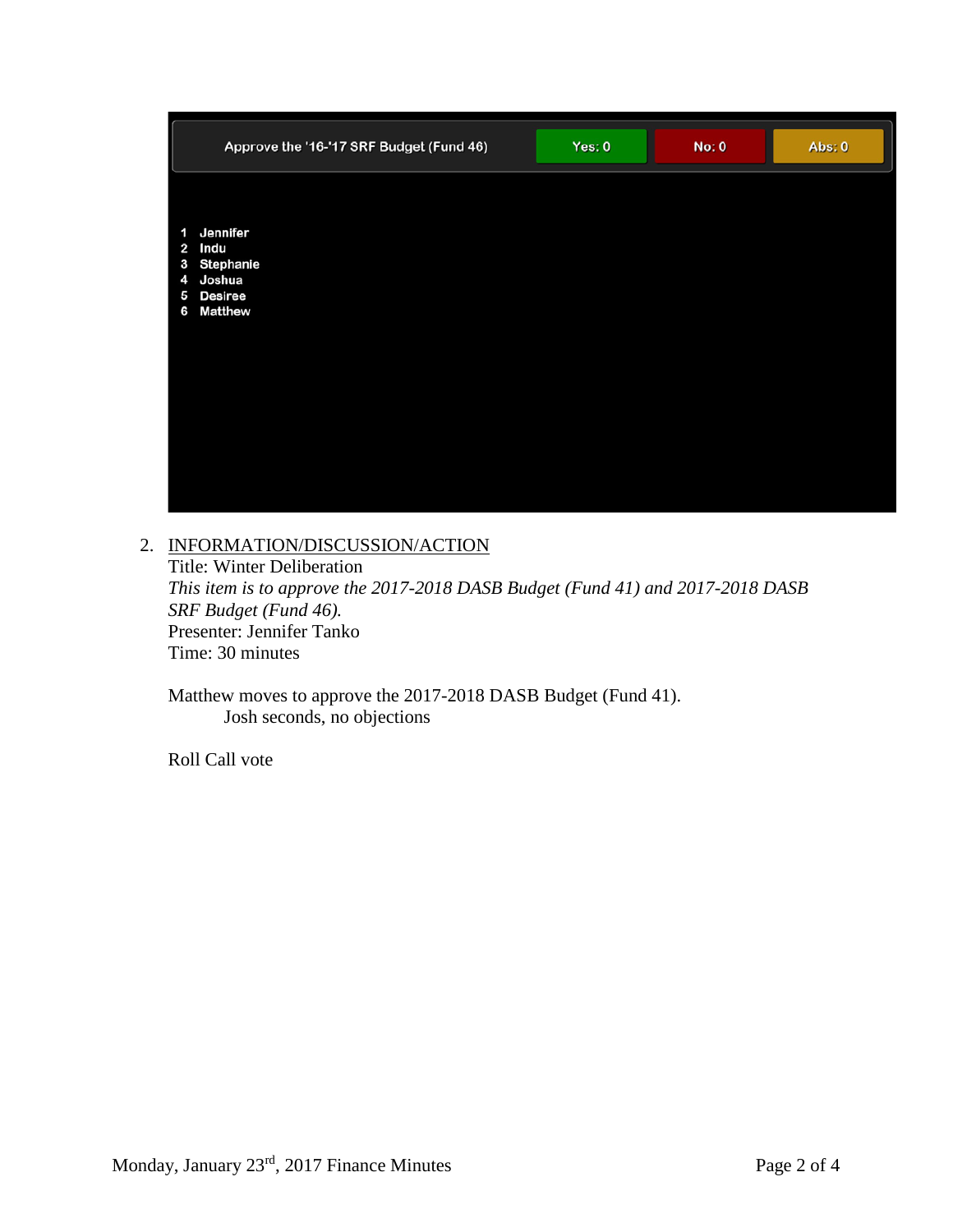| Approve the '17-'18 DASB Budget (Fund 41) | Yes: $6$ | <b>No: 0</b> | Abs: 0 |
|-------------------------------------------|----------|--------------|--------|
|                                           |          |              |        |
| Jennifer<br>$\overline{1}$                |          |              |        |
| 2 Indu<br>3 Stephanie                     |          |              |        |
| 4 Joshua                                  |          |              |        |
| 5 Desiree                                 |          |              |        |
| <b>Matthew</b><br>6 <sup>1</sup>          |          |              |        |
|                                           |          |              |        |
|                                           |          |              |        |
|                                           |          |              |        |
|                                           |          |              |        |
|                                           |          |              |        |
|                                           |          |              |        |
|                                           |          |              |        |
|                                           |          |              |        |
|                                           |          |              |        |
|                                           |          |              |        |

Stephanie moves to approve the 2017-2018 DASB SRF Budget (Fund 46). Matthew seconds, no objections

Roll Call vote

|                | Approve the '17-'18 SRF Budget (Fund 46) | Yes: $6$ | No: 0 | Abs: 0 |
|----------------|------------------------------------------|----------|-------|--------|
|                |                                          |          |       |        |
| 1              | <b>Jennifer</b>                          |          |       |        |
|                | 2 Indu                                   |          |       |        |
|                | 3 Stephanie<br>4 Joshua                  |          |       |        |
|                | 5 Desiree                                |          |       |        |
| 6 <sup>1</sup> | <b>Matthew</b>                           |          |       |        |
|                |                                          |          |       |        |
|                |                                          |          |       |        |
|                |                                          |          |       |        |
|                |                                          |          |       |        |
|                |                                          |          |       |        |
|                |                                          |          |       |        |
|                |                                          |          |       |        |
|                |                                          |          |       |        |
|                |                                          |          |       |        |
|                |                                          |          |       |        |
|                |                                          |          |       |        |

### **Burning Issues**

Matthew announces that Muslim Student Association meets today Indu asks Senators to advertise the DASB elections